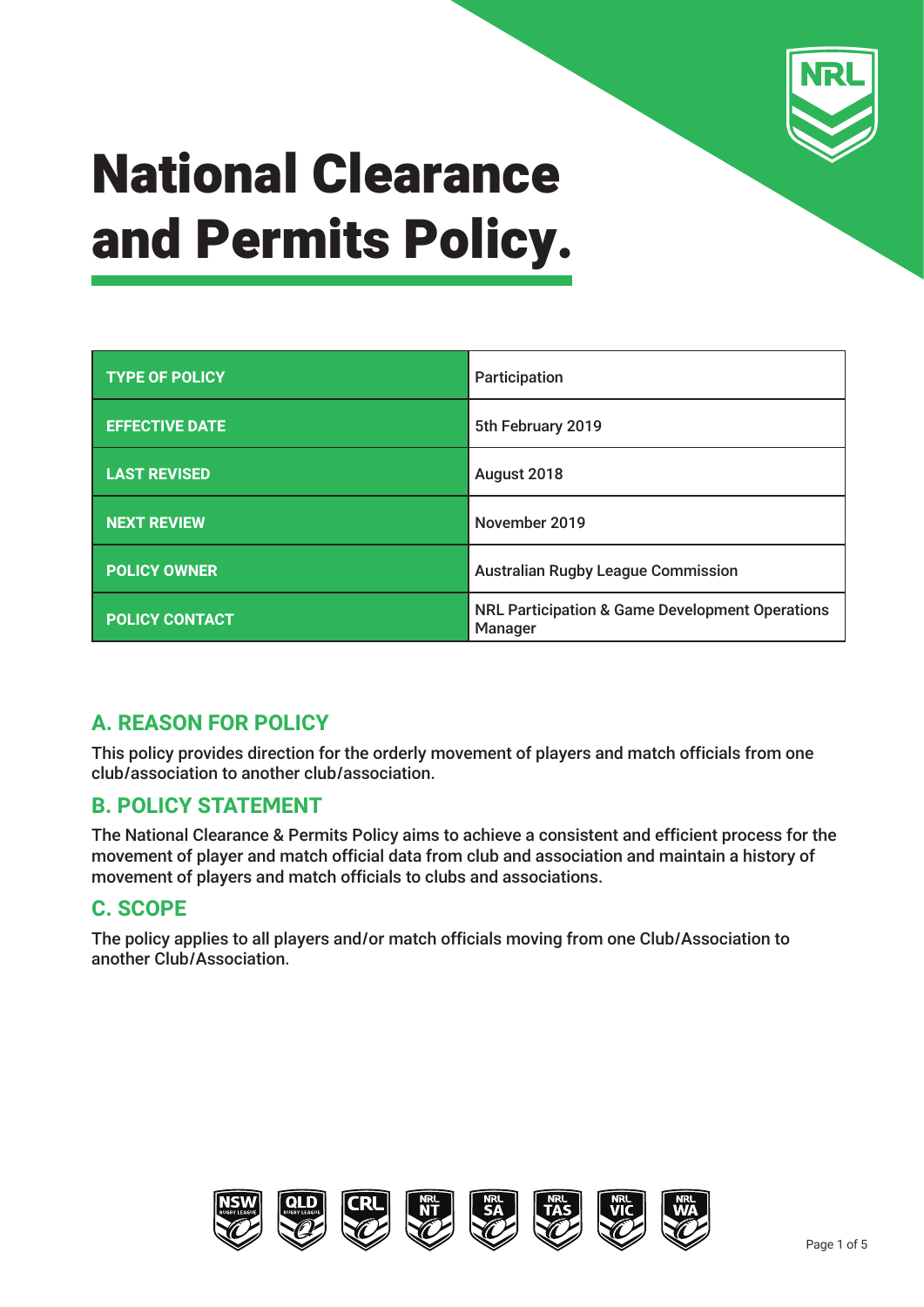

## **D. DEFINITIONS**

| <b>CLEARANCE</b>              | The mechanism of movement from one Club/<br>Association to another Club/Association.                                                              |  |
|-------------------------------|---------------------------------------------------------------------------------------------------------------------------------------------------|--|
| <b>PERMIT</b>                 | Permission, in certain circumstances, to play for<br>another club, whilst registered with a primary club,<br>on an interim basis.                 |  |
| <b>REGISTER OF DEFAULTERS</b> | List held by relevant state league administrations<br>of players and match officials who have not met all<br>obligations of the clearance process |  |
| <b>RLIF</b>                   | <b>Rugby League International Federation</b>                                                                                                      |  |

## **E. POLICY HISTORY**

| <b>PARTICIPATION POLICY</b><br><b>IDENTIFICATION NUMBER</b> | <b>VERSION</b> | <b>I RELEASE DATE '</b> | <b>AUTHOR</b>                                            |
|-------------------------------------------------------------|----------------|-------------------------|----------------------------------------------------------|
| P003                                                        | 2.4            | 5th February 2019       | <b>National Participation</b><br><b>Policy Committee</b> |

## **NATIONAL CLEARANCE AND PERMITS POLICY**

### **1.0. PURPOSE**

The purpose of the National Clearance and Permits Policy is to:

- i. Achieve consistency and efficiency in the movement of player and match official data.
- ii. Improve timeliness of player and match official movement from one Club/Association to another Club/Association.
- iii. Develop and maintain a digital history of the movement of players and match officials.

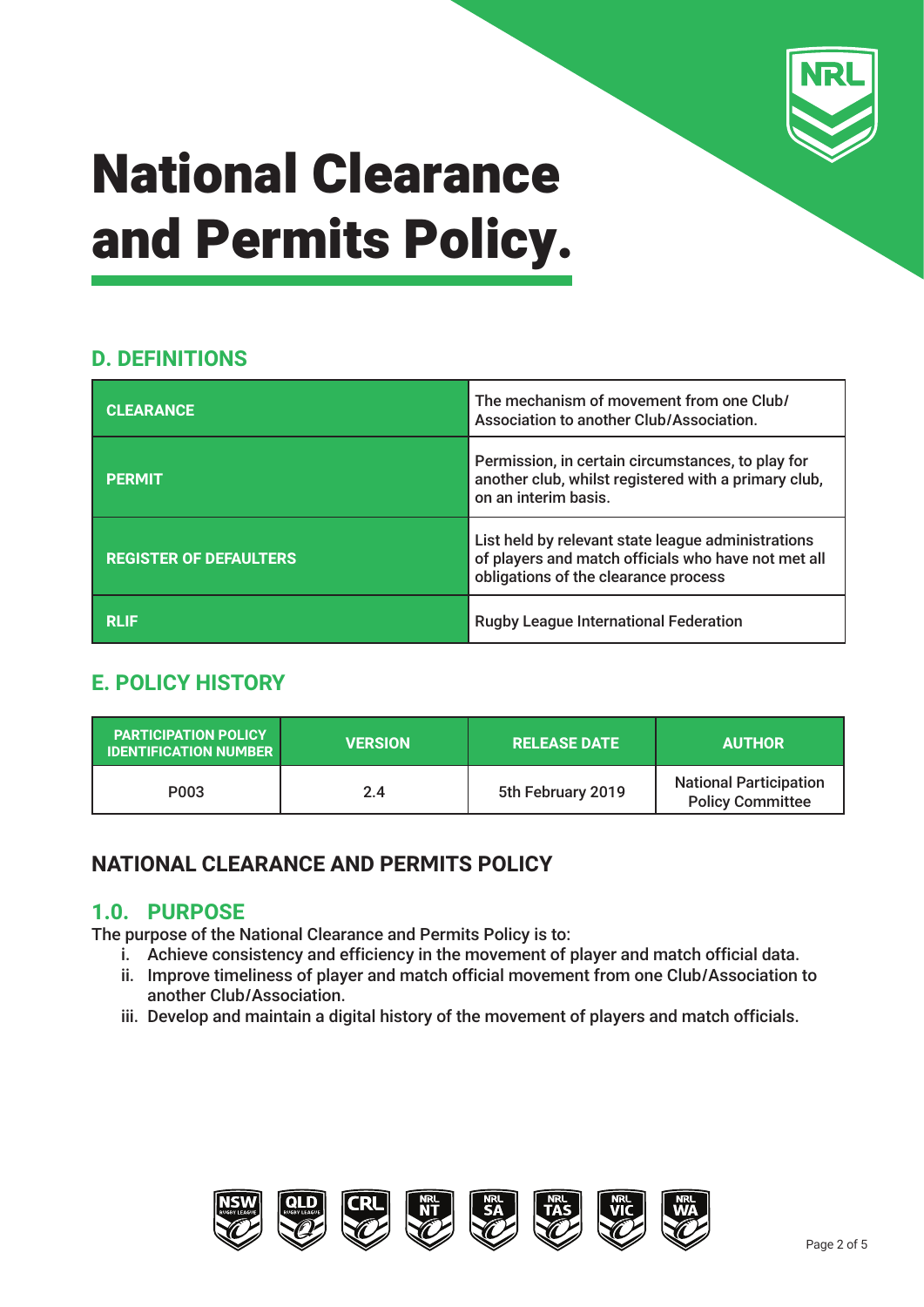

### **2.0. SCOPE**

The policy is applicable when a player and/or match official moves from their current Club/ Association to another Club/Association.

- a. A clearance is required at any time when a player and/or match official moves from one Club/Association to another Club/Association.
- b. A permit is required when a player is registered in one Club (primary club) and seeks permission to play in another Club on an interim basis.
	- i. where an agreement exists between two clubs and has been approved by the League/ Governing Body;
	- ii. where a Club/teams are participating in a combined competition that crosses regular Rugby League boundaries with the approval from the State or Governing Body;
	- iii. where two Clubs within the same Association with insufficient players combine to form one team in a competition
- c. State Governing bodies rules may apply where permits are in place and should be taken into consideration

### **3.0. CLEARANCE & PERMIT PERIOD**

A Clearance can commence during the registration period of 1 November until 30 June for competitions that are conducted as a winter season competition.

A Permit can be initiated, in circumstances where a provision of 2.0.b. or 2.0.c has been met, at any time after the player has effected a registration with their primary club until the completion of the season.

Exemptions may apply for competitions that are conducted outside the winter Rugby League season.

#### **4.0. PROCESSING OF A CLEARANCE & PERMIT**

- a. A player/match official must consent to requesting a clearance prior to a Club/Association lodging a clearance request
- b. Clearances and Permits must be initiated by an authorised official from the gaining Club/ Association
- c. Players must be fully cleared via the NRL LeagueNet online platform prior to participating in
- a trial and/or competition game with the gaining club.
- d. A timeframe of ten (10) working days is allowed for a clearance to be either approved or denied within State League jurisdictions. If unresolved after the ten (10) working day period has expired, the manager of the relevant governing body can be requested to intervene to complete the clearance

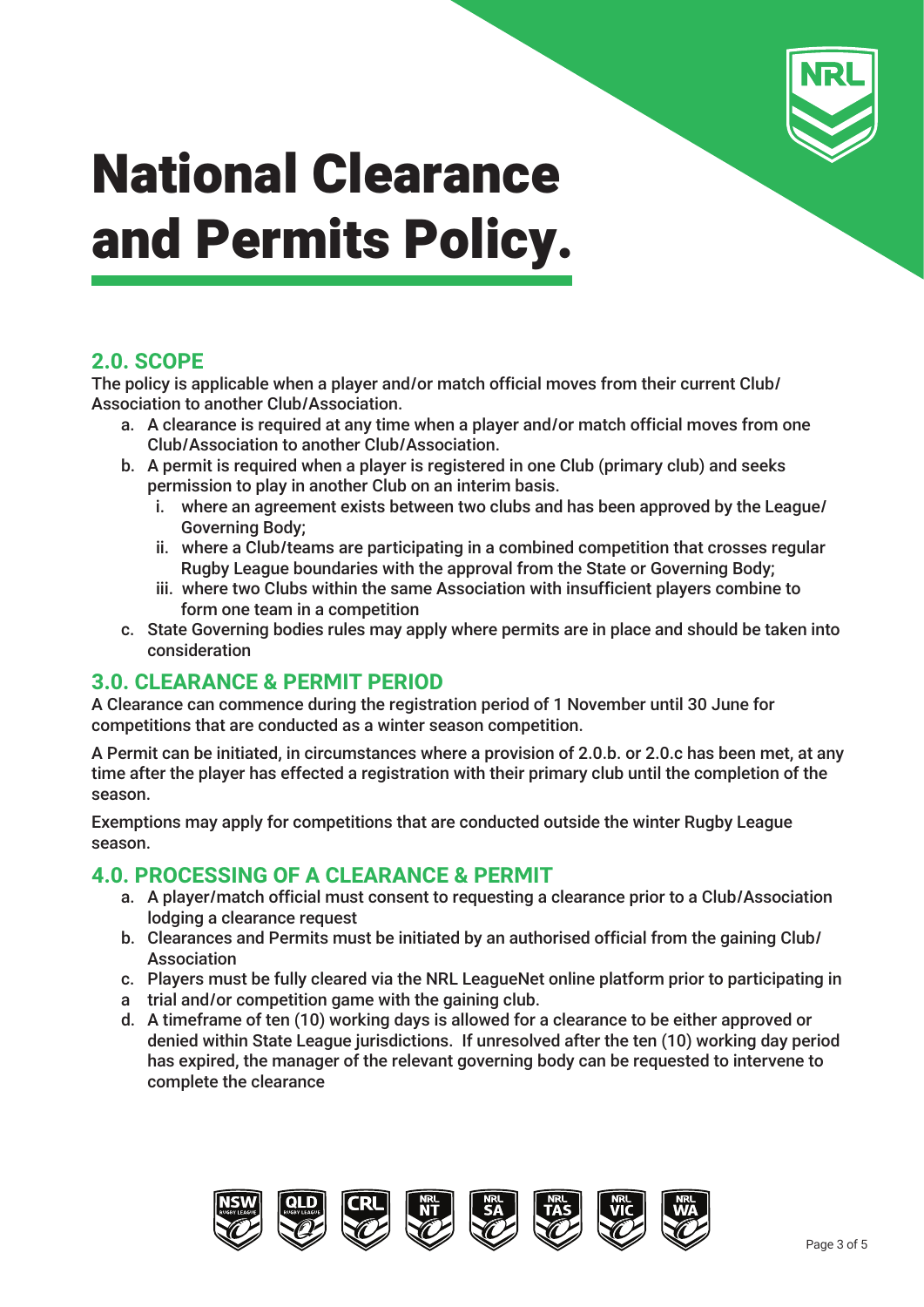

- e. In the event the clearance is approved the gaining club of the player will receive an email confirming the approval of the clearance. This email will contain a link to the player's registration form. The player MUST complete the online registration form accepting all Terms and Conditions prior to being considered a registered player in season for the gaining club.
- f. In the event of a clearance requested to be approved by a Club that is no longer active, the District, Division, Group or League responsible for the competition from which the player is leaving must complete the clearance process in place of the inactive Club.

#### **5.0. DENIAL OF A CLEARANCE**

A clearance may be denied for reasons as follows:

- i. Fees in default or owing (excluding NRL Development Fees) to a:
	- **•** Club;
	- **•** League / District; or
	- **•** State.
- ii. Fees on property owing to a:
	- **•** Club;
	- **•** League / District; or
	- **•** State.
- ii. Pending tribunal or judiciary matters with a:
	- **•** League / District or State.
- iv. Contractual agreements in dispute with a
	- **•** Club;
	- **•** League / District; or
	- **•** State.

When a clearance is to be denied due to a State or League transfer rule, the application of the rule is to be enforced at the level at which the rule applies, hence the clearance must be denied at the level of the organisation responsible for enforcing the rule.

Note in relation to fees owing: A Club / League / District / State may refuse a transfer or clearance if a player is financially encumbered to that Club / League / District / State or has not returned property owned by the club.

No player shall be listed on any Register of Defaulters unless the player is determined to be in breach of an agreement between the player and their relevant Club, District / Division or State League. For the avoidance of doubt, a person shall not be listed as a defaulter by the Club, District / Division or State League , for the non-payment of items / goods including registration, insurance, fines, apparel, membership, rental, rental bonds, airline tickets, relocation costs, car hire or other